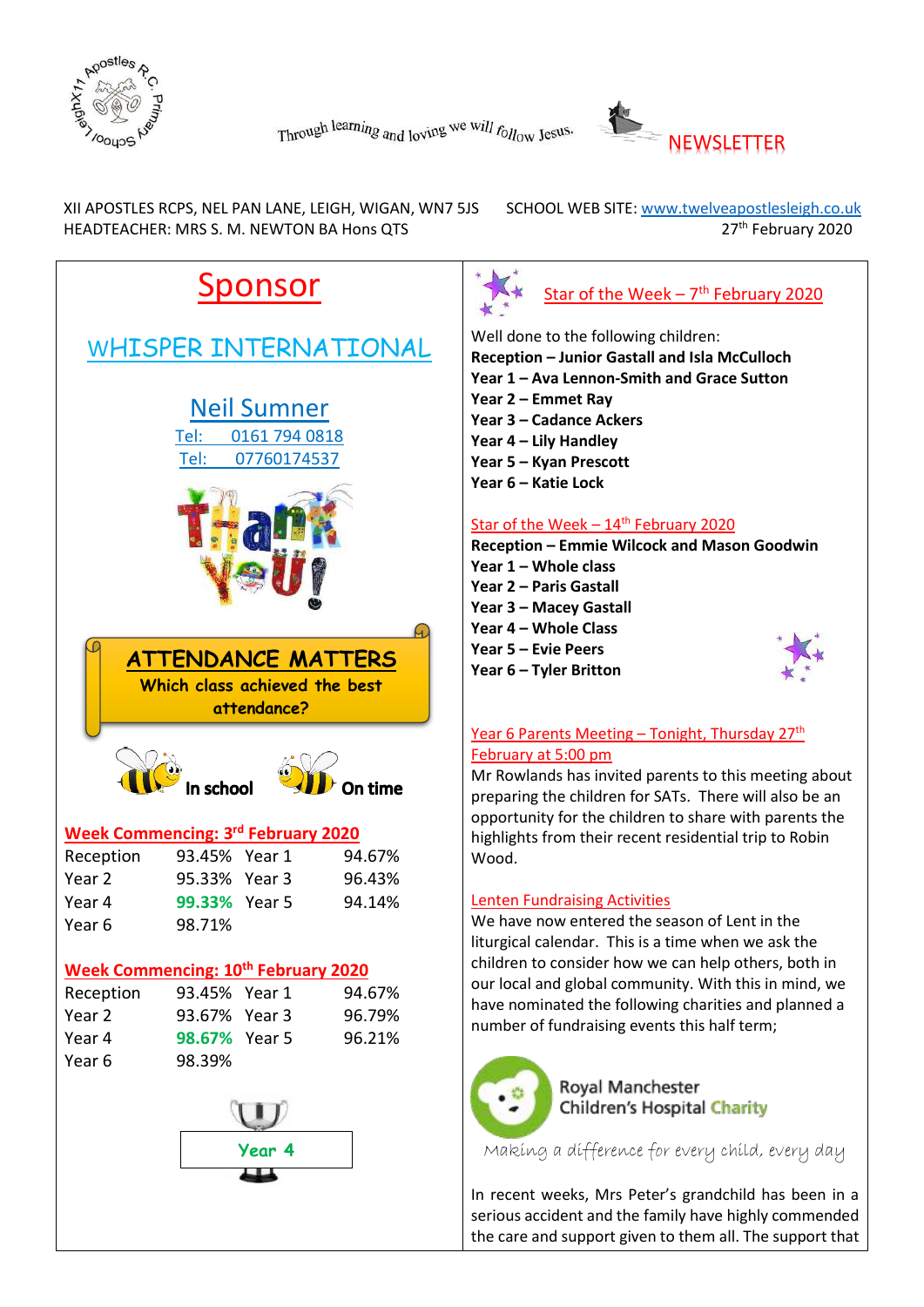| <b>Advance Notice - Diary Dates this Half Term Continued</b><br>Reception Mother's Day Assembly 9.00 am on Friday<br>20 <sup>th</sup> March. Parents and carers invited to join the<br>whole school.                                              |                     |  | Royal Manchester Children's Hospital provides helps<br>families to stay together and support one another<br>during what can be a very difficult time for them.                                                                                                                                                                                |
|---------------------------------------------------------------------------------------------------------------------------------------------------------------------------------------------------------------------------------------------------|---------------------|--|-----------------------------------------------------------------------------------------------------------------------------------------------------------------------------------------------------------------------------------------------------------------------------------------------------------------------------------------------|
| Year 4 children to receive the Sacrament of<br>Reconciliation at either of the following services<br>St Joseph's Church Leigh Wednesday 4 <sup>th</sup> March 6pm<br>Sacred Heart Church Leigh Thursday 5th March 6pm                             |                     |  | The charity is about making a difference to the<br>thousands of children they see every year. The charity<br>supports projects that provide state-of-the-art and<br>specialised equipment to help improve the diagnosis<br>and treatment of children. They also support research<br>that can help specialists to better understand children's |
| Year 4 Friday 13th March Retreat Day - Animate Youth<br>Ministry at St Helens leaving school 9am                                                                                                                                                  |                     |  | illnesses and provide the treatments of the future and<br>they support projects that help to create a more child<br>friendly environment.                                                                                                                                                                                                     |
| Year 4 Sacramental Preparation Session 4 Wednesday<br>25 <sup>th</sup> March School Hall 4.30 pm.                                                                                                                                                 |                     |  | Our thoughts and prayers are with all the family at this<br>time.                                                                                                                                                                                                                                                                             |
| Parents Evenings - Tuesday 24th March and Thursday<br>26 <sup>th</sup> March from 3.30 pm - 5.30 pm.                                                                                                                                              |                     |  | We will also be supporting CAFOD during lent.                                                                                                                                                                                                                                                                                                 |
| Reception Mother's Day Assembly 9.00 am on Friday<br>20 <sup>th</sup> March. Parents and carers invited to join the<br>whole school.                                                                                                              |                     |  | They are raising awareness of the threat to the Amazon<br>rainforest and are looking at how we can help to defend<br>its people, because their land and homes are being lost.<br>Their way of life is on the line as they try to defend the<br>Amazon.                                                                                        |
| Year 5 Easter Assembly on Thursday 2 <sup>nd</sup> April at 9.00<br>am. Parents and carers invited to join the whole school.                                                                                                                      |                     |  | Please visit the CAFOD web site to find out more about<br>this plight                                                                                                                                                                                                                                                                         |
| Friends Easter coffee morning and egg decoration<br>competition. Monday 6 <sup>th</sup> April at 9.00 am.                                                                                                                                         |                     |  | https://cafod.org.uk/Education/Primary-teaching-<br>resources/Lent                                                                                                                                                                                                                                                                            |
| Year 5 Trip to Amazon Warehouse in Altrincham,<br>Manchester on Tuesday 7 <sup>th</sup> April leaving at 8.30 am.                                                                                                                                 |                     |  | <b>CAFO</b>                                                                                                                                                                                                                                                                                                                                   |
| Year 3 Trip to the Lake Windermere has been<br>rearranged to Tuesday 31 <sup>st</sup> March at 9.00 am.                                                                                                                                           |                     |  | Justoneworld                                                                                                                                                                                                                                                                                                                                  |
| Whole School Easter Mass at XII Apostles School Hall on<br>Wednesday 8 <sup>th</sup> April at 9.30 am.                                                                                                                                            |                     |  | $\overline{O}$                                                                                                                                                                                                                                                                                                                                |
| <b>Sports Update</b><br>There is a football match against St Ambrose<br>Barlow after school is this Friday at Bedford High.<br>Rugby Matches will resume next week.<br>Once Football matches have finished, Netball will<br>resume on Wednesdays. |                     |  | no one<br>Catholic Agency for<br>Overseas Development<br><b>CAF D</b><br>beyond reach                                                                                                                                                                                                                                                         |
|                                                                                                                                                                                                                                                   | <b>WORLD</b>        |  | We have planned these fundraising events this                                                                                                                                                                                                                                                                                                 |
|                                                                                                                                                                                                                                                   | BOOK                |  | term;                                                                                                                                                                                                                                                                                                                                         |
|                                                                                                                                                                                                                                                   | DAY                 |  | <b>Easter Egg Raffle</b>                                                                                                                                                                                                                                                                                                                      |
|                                                                                                                                                                                                                                                   | <b>5 MARCH 2020</b> |  | Please could you send in Easter Eggs for this raffle<br>to be drawn at the end of term. The children will                                                                                                                                                                                                                                     |
|                                                                                                                                                                                                                                                   |                     |  | sell tickets at 10n each                                                                                                                                                                                                                                                                                                                      |

sell tickets at 10p each.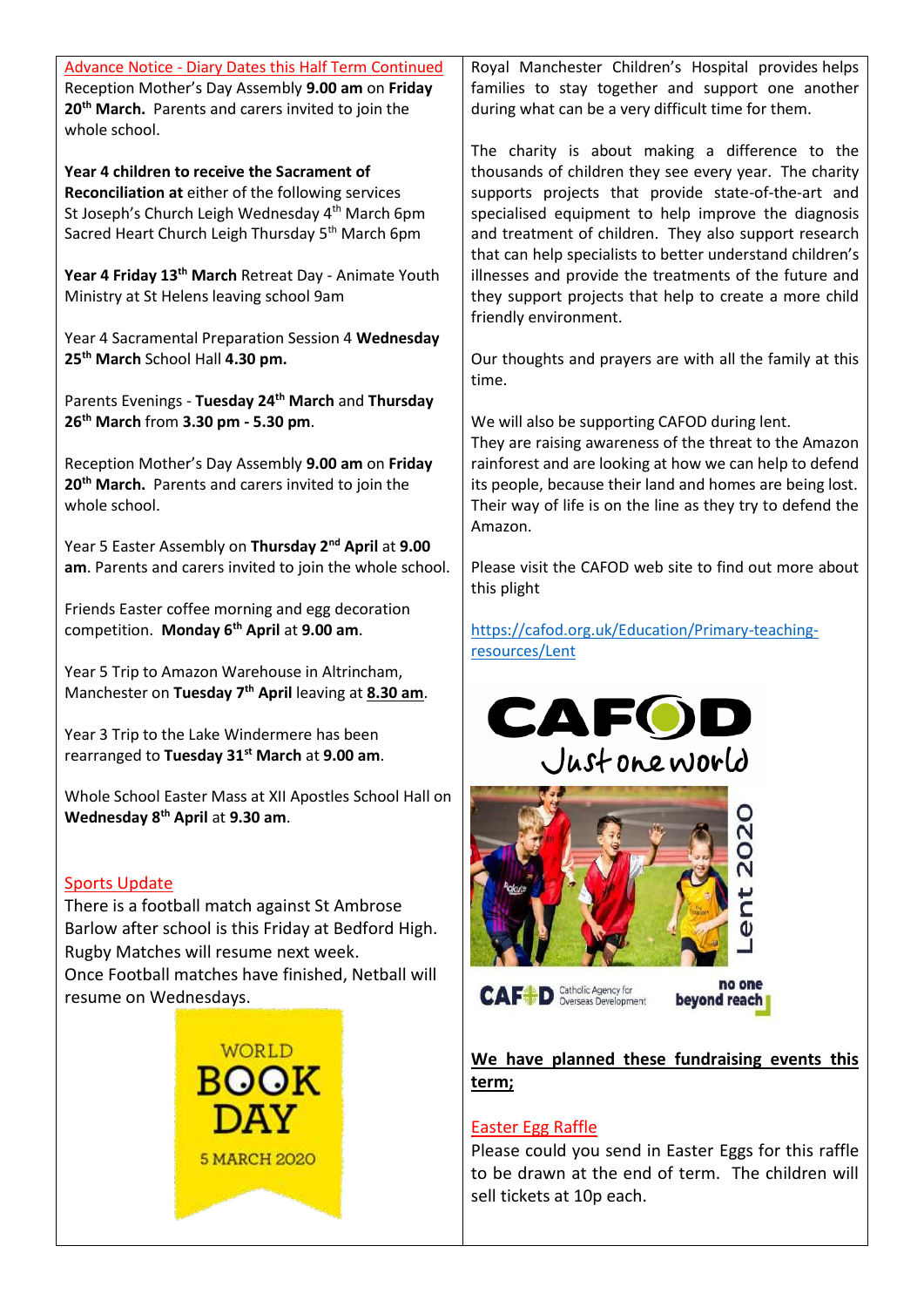# <u>World Book Day – 5<sup>th</sup> March 2020</u>

Thank you to all those children that completed the homework for world book day. We had some great photographs sent into school for the 'Catch me reading' competition. Children reading a book in the most unusual place they can think of. Please see below some of the examples.





Do not forget the closing date for photographs and the interview task to encourage the children to talk about books with a family member is **Wednesday 4 th March. You can send your photographs via email [worldbookday@twelveapostlesleigh.co.uk.](mailto:worldbookday@twelveapostlesleigh.co.uk)**

Let us celebrate and enjoy reading on World Book Day. Please can your child dress up as their favourite book character and be ready to let the class know a bit about their character and why they like them. It would be great if your child could also bring the book into school.

As our theme for World Book Day is "The World", part of the celebrations that week will involve each class studying an individual country including the stories from them.

Other events include Around the World food theme day and a visit on **Tuesday, 3rd March** from the Author, Elizabeth Cummings, all the way from Australia! She will be talking to the children about poetry, language, and her books will be available to buy after school on this day from £5.

Please go to her web site to find out more about the author:<https://elizabethmarycummings.com/> Alternatively, look on Amazon for some of her books in preparation for the visit.

Remember reading is for life and not just for this week. Please can you encourage your child to read.

### Rainbow Own Clothes Day – Friday 27<sup>th</sup> March

Children are invited to come into school wearing as many colourful clothes as possible so that all the colours of the rainbow can be seen. The children are asked to donate £1 on this day.

World Famous Cake Sale – Friday 3rd April

Parents and children are asked to buy or bake cakes to donate for this popular event. The cakes will be priced at 10p each and children can bring money on the day.

# Summer Fair – Friday  $12<sup>th</sup>$  June – Friends of XII Apostles Fundraising Event

The friends are making an appeal for items for the tombola for this event. If you have any of the following that you are able to donate, please send in new and unwanted Christmas Gifts, toiletries, toys and gift sets.

# Volunteers still needed for Bagels!

**We desperately need more volunteers to help prepare and distribute the bagels before the start of school.**

To enable us to continue running the magic breakfast programme, we need volunteers from 8:15 am to 9:00 am to help with toasting/warming of the bagels and taking them outside on the playground. If you are able to give some time and maybe volunteer for a particular day or a week, please leave your name at the school office.

Thank you agai[n to our small army of vo](https://www.google.co.uk/url?sa=i&rct=j&q=&esrc=s&source=images&cd=&ved=2ahUKEwjCqde109fkAhVOBWMBHTRWDYAQjRx6BAgBEAQ&url=https://www.christchurch-pellon.calderdale.sch.uk/parentscarers/breakfast-club/bagel-breakfast&psig=AOvVaw1N8gmpWBVx-tIj5ya6Rfbk&ust=1568802641537027)lunteers.



#### Parking

Please can I urge parents to be considerate to our neighbours. I have once again received complaints regarding parents that are parking across residents drive before and after school causing much frustration and inconvenience.

Also in the absence of any school crossing patrol before and after school, please can we ask all our parents to be extra vigilant when driving past school or crossing over the road.

**Please be aware that Nel Pan Lane is 20 mph.** Thank you for your support in this matter.